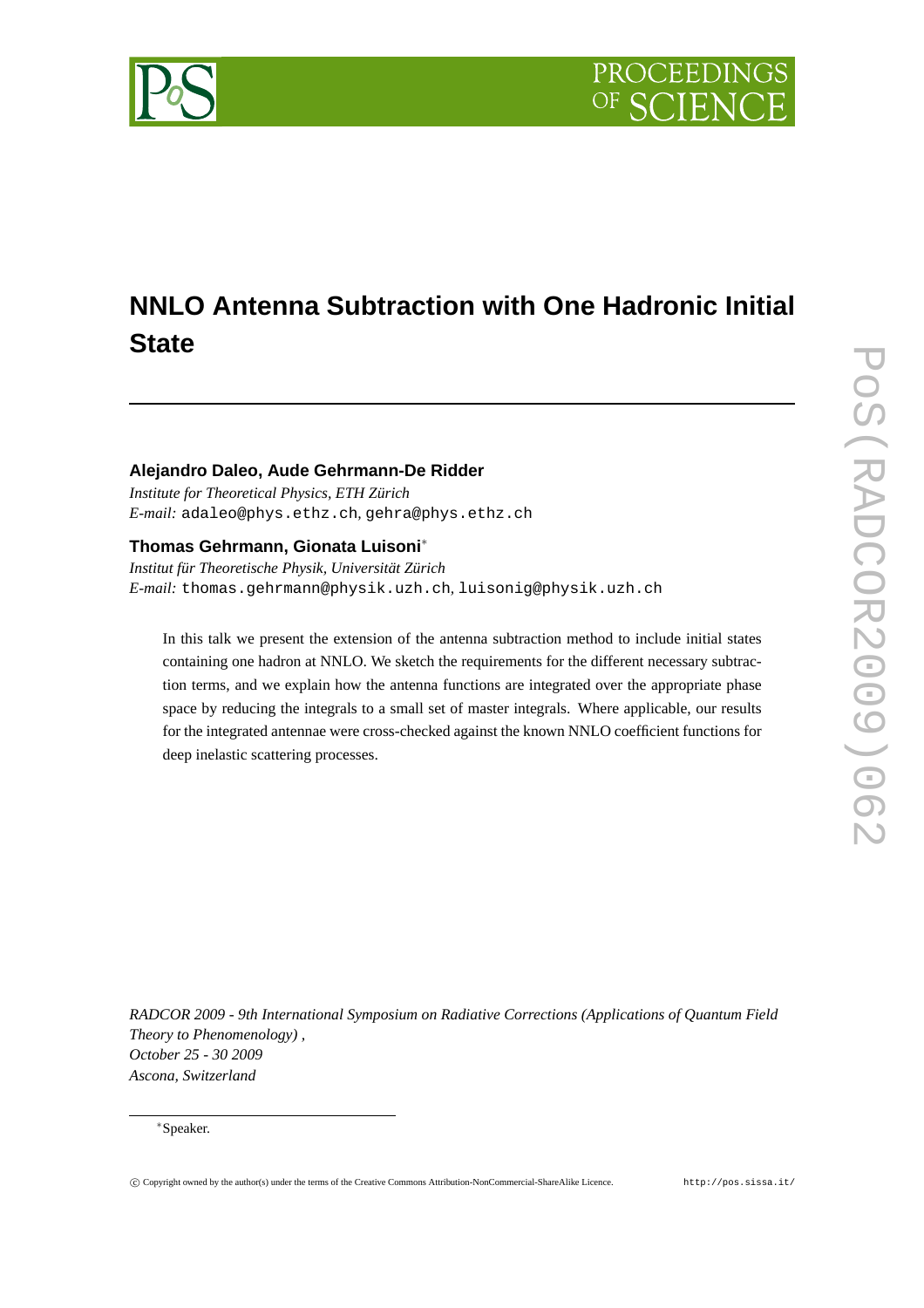# **1. Introduction**

Final states containing hadronic jets are produced at large rates at high energy particle colliders. Owing to their large production cross sections, various jet observables can be measured to a high statistical accuracy. However, experimental data on these observables are often so precise that meaningful precision studies must rely on theoretical predictions that in perturbative QCD requires corrections at next-to-next-to-leading order (NNLO).

At NLO and NNLO the contribution from real and virtual corrections are separately divergent and, while infrared singularities from purely virtual corrections are obtained immediately after integration over the loop momenta, their extraction from purely real or mixed real-virtual contributions is much more involved. In the latter case the singularities become explicit only after integrating the matrix element over the appropriate phase space. Since the integration is in most of the cases not feasible analytically, one need to extract infrared divergencies at the integrand level and construct subtraction terms which should satisfy the following two conditions: (A) they should approximate the real radiation matrix element in all singular limits, and (B) they should be sufficiently simple to be integrated analytically over a section of the phase space that encompasses all regions corresponding to singular configurations. In the contribution to an *m*-jet cross section at NLO and NNLO the subtraction terms are added and subtracted in the following way:

$$
d\sigma_{\text{NLO}} = \int_{d\Phi_{m+1}} \left( d\sigma_{\text{NLO}}^R - d\sigma_{\text{NLO}}^S \right) + \left[ \int_{d\Phi_{m+1}} d\sigma_{\text{NLO}}^S + \int_{d\Phi_m} d\sigma_{\text{NLO}}^{V,1} \right]
$$
(1.1)  

$$
d\sigma_{\text{NNLO}} = \int_{d\Phi_{m+2}} \left( d\sigma_{\text{NNLO}}^R - d\sigma_{\text{NNLO}}^S \right) + \int_{d\Phi_{m+1}} \left( d\sigma_{\text{NNLO}}^{V,1} - d\sigma_{\text{NNLO}}^{V,S,1} \right)
$$

$$
\int_{d\Phi_{m+2}} d\sigma_{NNLO}^S + \int_{d\Phi_{m+1}} d\sigma_{NNLO}^{VS,1} + \int_{d\Phi_m} d\sigma_{NNLO}^{V,2},
$$
\n(1.2)

where  $d\sigma_i^R$  is the real radiation contribution,  $d\sigma_{i}^S$  and  $d\sigma_{NNLO}^{VS,1}$  the subtraction terms of the real and real-virtual contributions respectively and  $d\sigma_i^{V,n}$  $i_i^{v,n}$  is the virtual contribution at *n* loop (*i* =NLO, NNLO).

In the last decades several subtraction methods were developed at NLO [1–4] and NNLO [5– 10]. One of these methods is the so-called antenna subtraction, which was derived at NNLO in [11] for partons only in the final state. The antenna subtraction formalism constructs the subtraction terms from antenna functions. Each antenna function encapsulates all singular limits due to the emission of one or two unresolved partons between two colour-connected hard radiator partons. This construction exploits the universal factorization of matrix elements and phase space in all unresolved limits. The antenna functions are derived systematically from physical matrix elements [12]. For processes with initial-state partons, antenna subtraction has been fully worked out only to NLO so far [13]. In this case, one encounters two new types of antenna functions, initial-final antenna function with one radiator parton in the initial state, and initial-initial antenna functions with both radiator partons in the initial state. In this talk we present very recent results on the derivation of all NNLO initial-final antenna functions and their integration over the appropriately factorized phase space. Finally we show how our results could be cross-checked for many cases against the known NNLO coefficient functions for deep inelastic scattering. The initial-final antenna functions form part of the full set of antenna functions needed for NNLO calculations of hadron collider processes,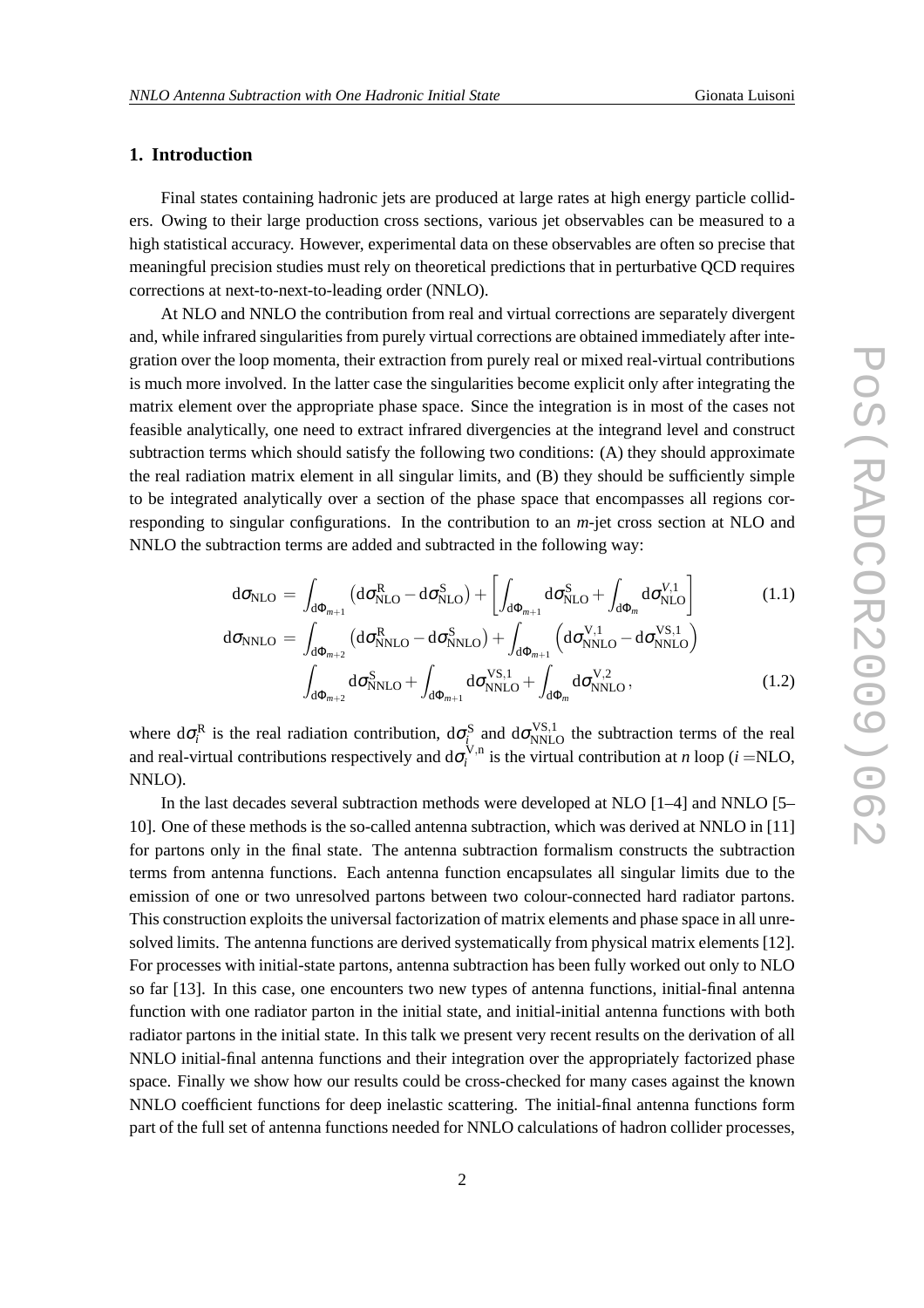and are, together with the already known final-final antenna subtraction terms, sufficient for NNLO calculations of jet observables in deeply inelastic lepton-hadron scattering.

# **2. Initial final antenna subtraction at NNLO**

In the case of one parton in the initial state the subtraction term at NLO has the following form

$$
d\hat{\sigma}^{S,(if)}(p,r) = \mathcal{N} \sum_{m+1} d\Phi_{m+1}(k_1,\ldots,k_{m+1};p,r) \frac{1}{S_{m+1}}
$$
  
 
$$
\times \sum_{j} X_{i,jk}^{0} |\mathscr{M}_m(k_1,\ldots,k_K,\ldots,k_{m+1};xp,r)|^2 J_m^{(m)}(k_1,\ldots,k_K,\ldots,k_{m+1}), \qquad (2.1)
$$

where *i* labels the hard radiator with momentum *p* in the initial state. The additional momentum *r* stands for the momentum of the second incoming particle which can either be colored or colorless. This contribution has to be appropriately convoluted with the parton distribution function *f<sup>i</sup>* . The tree antenna  $X_{i,jk}^0$ , depending only on the original momenta p,  $k_j$  and  $k_k$ , contains all the configurations in which parton *j* becomes unresolved. The *m*-parton amplitude depends only on redefined on-shell momenta  $k_1, \ldots, K_K, \ldots$ , and on the momentum fraction *x*. The jet function,  $J_m^{(m)}$ , in (2.1) depends on the momenta  $k_j$  and  $k_k$  only through  $K_K$ .

As eq. (1.2) shows, at NNLO two types of contributions to *m*-jet observables require subtraction: the tree-level  $m+2$  parton matrix elements (where one or two partons can become unresolved), and the one-loop  $m+1$  parton matrix elements (where one parton can become unresolved). In  $d\sigma_{NNLO}^S$ , we have to distinguish four different types of unresolved configurations:

- (a) One unresolved parton but the experimental observable selects only *m* jets;
- (b) Two colour-connected unresolved partons (colour-connected);
- (c) Two unresolved partons that are not colour connected but share a common radiator (almost colour-unconnected);
- (d) Two unresolved partons that are well separated from each other in the colour chain (colourunconnected).

Among those, configuration (a) is properly accounted for by a single tree-level three-parton antenna function like used already at NLO. Configuration (b) requires a tree-level four-parton antenna function (two unresolved partons emitted between a pair of hard partons), while (c) and (d) are accounted for by products of two tree-level three-parton antenna functions. On the other side, the one-loop single unresolved subtraction term  $d\sigma_{NNLO}^{VS,1}$  must account for three types of singular contributions:

- (a) Explicit infrared poles of the virtual one-loop  $(m+1)$  parton matrix element.
- (b) Single unresolved limits of the virtual one-loop  $(m+1)$  parton matrix element.
- (c) Terms common to both above contributions, which are oversubtracted.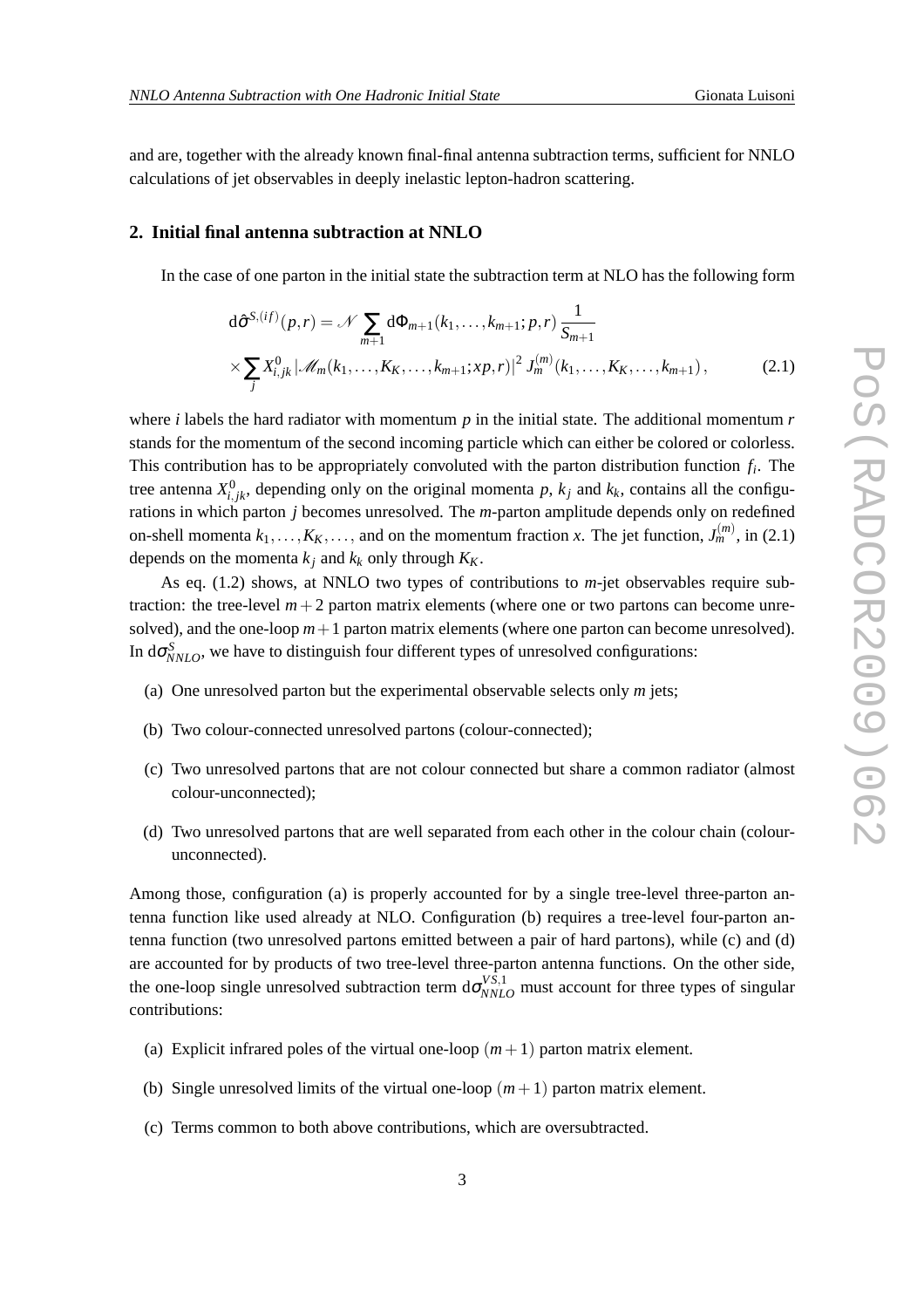For all these cases the detailed form of the subtraction term is given in [14]. The only genuinely new ingredient appearing at NNLO are the four-parton initial-final antenna function  $X_{i,jkl}^0$ , which can be obtained by crossing the corresponding final-final antenna functions, and one-loop threeparton initial-final antenna function  $X_{i,j,k}^1$  which can be obtained by crossing from their final-final counterparts, listed in [11]. Both have to be integrated over the appropriate phase space.

### **3. Integration of initial-final antenna functions at NNLO**

The initial-final antenna functions all have the scattering kinematics  $q + p_i \rightarrow p_1 + p_2 + p_3$ , where

$$
q^2 = -Q^2 < 0
$$
,  $p_i^2 = 0$ ,  $z = \frac{Q^2}{2q \cdot p_i}$ ,  $p_1^2 = p_2^2 = p_3^2 = 0$ ,

and  $p_3$  is present only for the NNLO real radiation antenna functions. Thus, integration over the final-state two-parton or three-parton phase space yields a result which depends only on  $Q^2$  and *z*.

The NNLO double real radiation antenna functions  $X_{i,jkl}^0$  have to be integrated over the inclusive three-parton final state phase space. The NNLO one-loop single real radiation antenna functions  $X_{i,j,k}^1$  are integrated over the inclusive two-parton final state phase space, and over the loop momentum. For both types of integration, we first expressed all phase space integrals as loop integrals with cut propagators [15], and then employed the by-now standard technique of reduction to master integrals using integration-by-parts (IBP, [16]) and Lorentz invariance (LI, [17]) identities among the integrals of any given topology. After carrying out the reduction, we found nine master integrals for the NNLO double real radiation antenna functions and six master integrals for the NNLO one-loop single real radiation antennae. All the masters integrals are shown in Figure 1. The convention for naming the master integrals follows the labelling of the numerators, i.e.

$$
I[i, j, k] = \int \frac{[dp_1][dp_2][dp_3]}{D_i D_j D_k} \delta^d(q + p_i - p_1 - p_2 - p_3), \text{ where } [dp] = \frac{d^d p}{(2\pi)^d} \delta^+(p^2). \tag{3.1}
$$

For the explicit definition of the propagators  $D_i$  used in Figure 1 we refer to [14].

All masters, except *I*[1,2,4,5], have been computed by direct integration and by the differential equations method, supplemented, where necessary, by a direct calculation at  $x = 1$  after factorizing the leading singularity. Where appropriate, we compared our results to the expressions in the appendix of [18], finding full agreement. The explicit results of the master integrals up to the needed order in  $\varepsilon$  as well as the integrated initial-final antenna functions can be found in [14].

#### **4. Rederivation of NNLO coefficient functions**

Being derived from physical matrix elements, the integrated antenna functions can be compared to results from literature for inclusive cross sections or coefficient functions, as was done previously for the final-final antennae in [12, 22]. In the case of the initial-final antennae, we can compare the integrated quark-antiquark antennae and gluon-gluon antennae against NNLO corrections to deep inelastic coefficient functions known in the literature. The former ones can be checked against DIS structure function calculations  $[18]$  whereas the latter can be compared to the  $\phi$ -DIS structure functions computed in [19,20]. These structure functions are obtained in an effective theory with a scalar  $\phi$  coupled to the square to the gluon field strength tensor. For example, the leading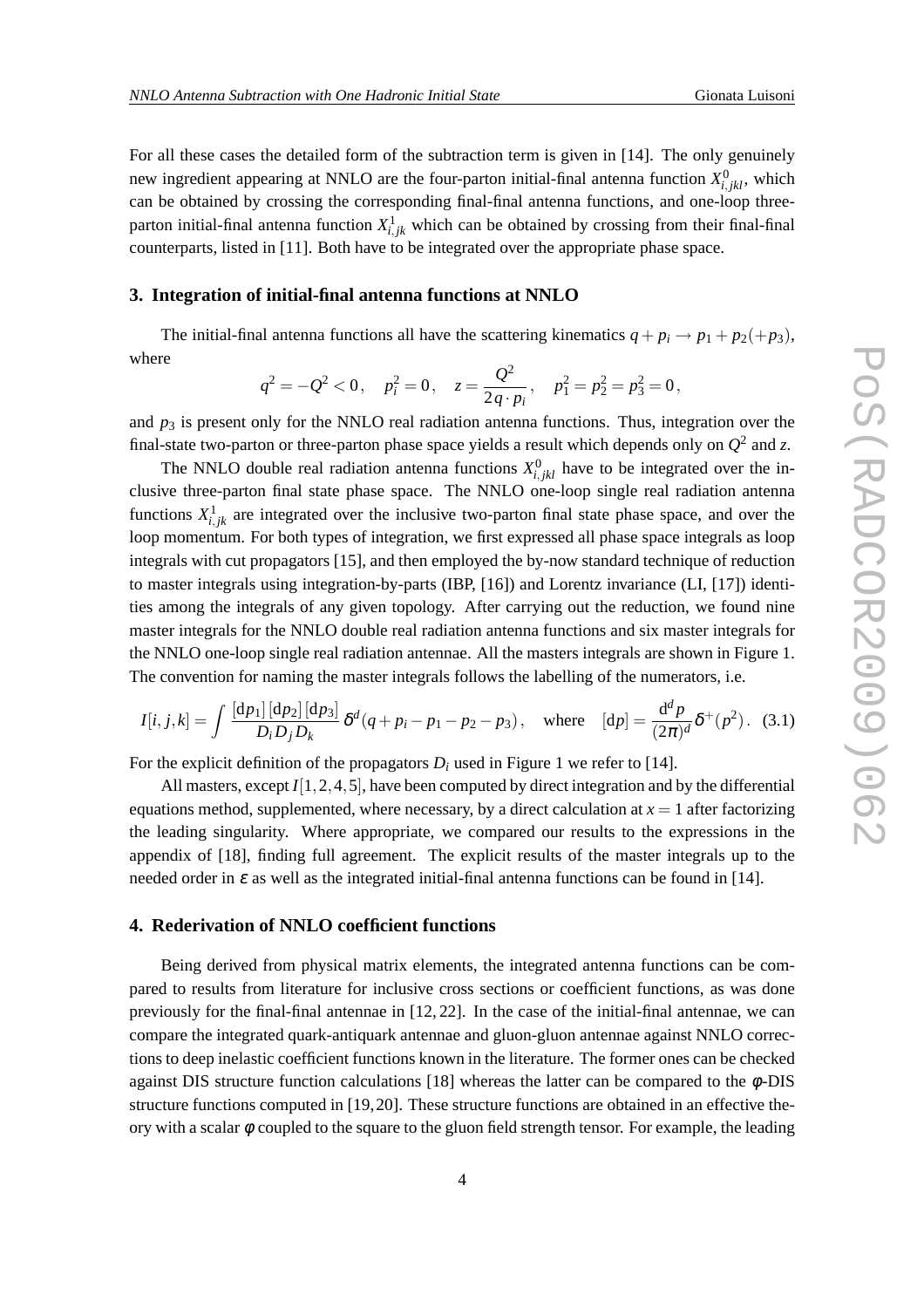

**Figure 1:** Master integrals for the phase space integration of the double real tree level initial-final antennae at NNLO (left), and for the loop plus phase space integration of the one loop initial-final antennae at NNLO (right). The double line in the external states represents the off-shell momentum, *q* with  $q^2 = -Q^2$ , the single one is the incoming parton. All internal lines are massless. The cut propagators are the ones intersected by the dotted line.

colour piece of the two-loop gluon initiated structure function can be written as the following linear combination of antennae:

$$
\mathscr{T}_{\phi,g}^{(2)}\Big|_{N^2} = \mathscr{F}_{g,ggg}^0 + 4\mathscr{F}_{g,gg}^{1,R} + 4\delta(1-z)\left(2F_g^{(2)} + F_g^{(1)2}\right)\Big|_{N^2},\tag{4.1}
$$

where  $\mathscr{F}_{g,ggg}^0$  is the integrated tree level gluon-gluon double real radiation antenna,  $\mathscr{F}_{g,ggg}^{1,R}$  the integrated one-loop gluon-gluon antenna and  $F_g^{(1)}$  and  $F_g^{(2)}$  are respectively the one- and two-loop coefficients of the gluon form factor given in [21]. An explicit expression for the two-loop quarkand gluon-initiated structure functions can be found in [14,20]. The explicit linear combinations of antennae reproducing the different color contributions of the coefficient functions are given in [14].

The quark-gluon antennae, derived from neutralino decay, cannot be associated to any physical process and only the deepest pole structure could be checked against a combination of Altarelli-Parisi splitting functions.

#### **5. Conclusions**

In this talk, we presented the extension of the NNLO antenna subtraction formalism [11] to include initial-final antenna configurations, where one of the hard radiator partons is in the initial state. Furthermore a highly non-trivial check of our results was performed by rederiving the two-loop coefficient functions for deep inelastic scattering. The subtraction terms presented here allow the construction of a parton-level event generator program for the calculation of NNLO corrections to jet production observables in deeply inelastic electron-proton scattering. Moreover, the initial-final antenna functions derived here are an important ingredient to the calculation of NNLO corrections to jet observables at hadron colliders, which will be possible once the computation of the initial-initial antenna configurations will be accomplished [23].